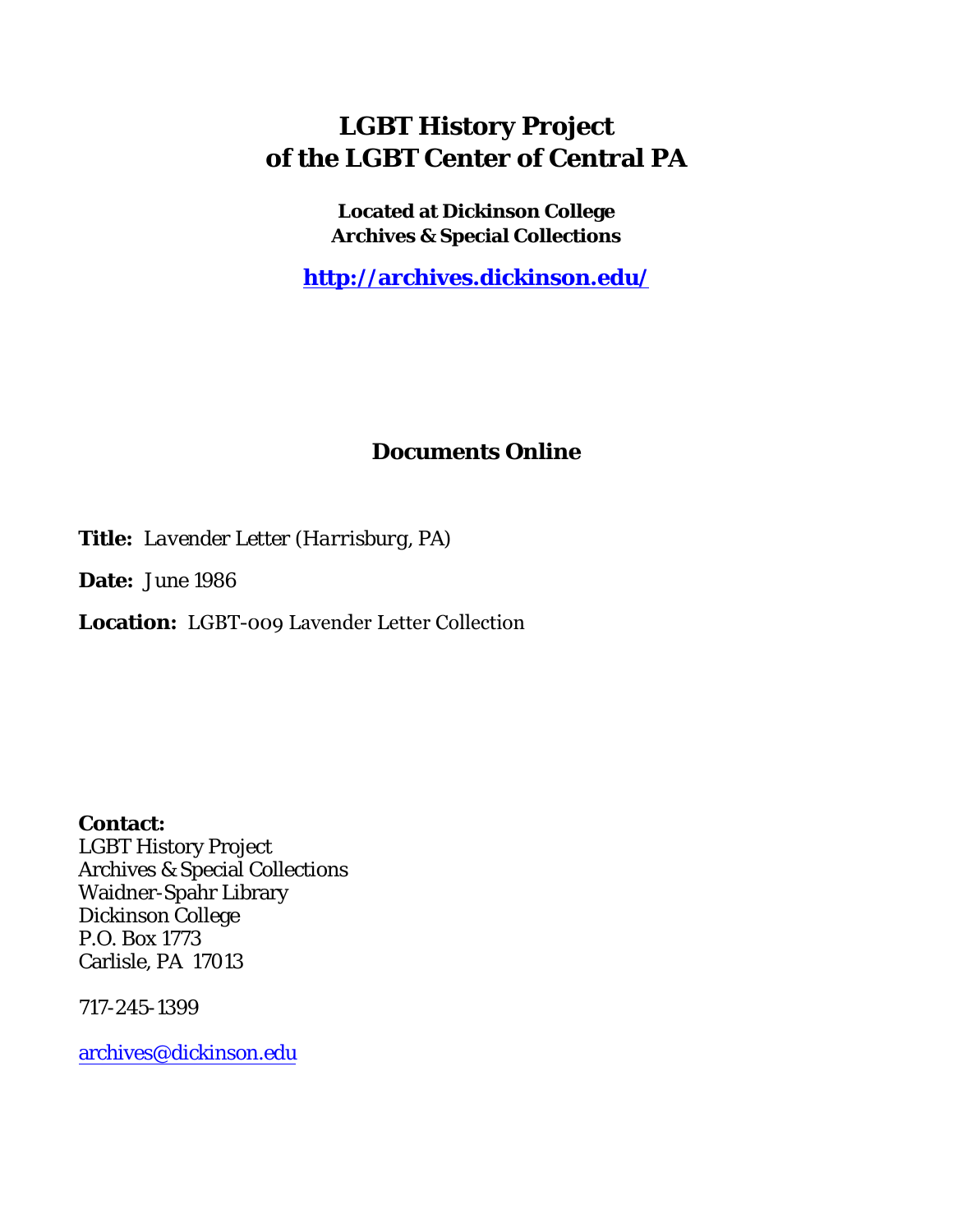Lavender Letter

VOLUME 4, NO. 5 A CALENDAR OF EVENTS FOR AND BY LESBIAN WOMEN IN JUNE 1986 CENTRAL PENNSYLVANIA

**III** 

SUNDAY, JUNE  $1 - 7:30$ PM...MCC Worship Service, Friends Meeting House, 6th and Herr Streets, Hbg.

SUNDAY, JUNE 1 - 7PM...Lancaster MCC Worship Service, Unitarian Church of Lancaster, 538 West Chestnut St.

SUNDAY, JUNE 1 - 2:00-8PM...Harrisburg Open Air Festival, celebrating Lesbian and Gay Pride at Police Picnic Grounds on Linglestown Road in Hbg. Come join in for live entertainment, crafts, softball, volleyball and more. \$5 in advance, \$7 at gate, includes beverages. Tickets purchased at Women's Center, and local Lesbian/Gay organizations.

MONDAY, JUNE 2 - 7:30PM...Woman/God Talk, Friends Meeting House, 6th & Herr Sts. Sponsored by MCC.

MONDAY, JUNE 2 - 7-9PM... Williamsport Area, Susquehanna Lambda Rap Session. Call 546-8007 for information.

WEDNESDAY, JUNE 4 - 6:16PM...MCC sponsored St. Mark in the Park, City Island. Potluck picnic followed by discussion of Gospel according to Mark. Call 236-7387 for information.

SATURDAY, JUNE 7 - 9:30-1:30PM...Bobbi Carmitchell in concert at the Ground Round, Camp Hill. A mellow good time, some familiar faces.

SATURDAY, JUNE 7 - 3-5PM...Youth-Gio. Friends Meeting House, 6th & Herr Sts., Hbg.

SATURDAY, JUNE 7 - 8PM...Anna Crusis Women's Choir, Philadelphia's only Feminist Choir, Spring Gala Concert. Everything from Stravinsky to Sweet Honey in the Rock. \$7 in advance, \$7 at door. Available at Giovanni Room, 12th s Pine, Phila., or Call 729-1459. Place: Old Pine Street Church, 4th and Pine St., Phila. Surely a treat.

SUNDAY, JUNE 8 - 7:30PM...MCC Worship Service, Friends Meeting House, 6th & Herr Sts., Hbg.

SUNDAY, JUNE 8 - 7PM...Lancaster MCC Worship Service, Unitarian Center of Lancaster. 538 W. Chestnut St.

SUNDAY, JUNE 8 - 12NOON...Lancaster Area N.O.W. will hold its 6th Annual NOW Picnic, rain or shine, at Lancaster County Park, Kiwanis Section, Pavillion #22. There will be food, games, music and entertainment by Bobbi Carmithcell. A celebrity auction, with items donated by Betty Ford, writers May Sarton and Judy Blume and others will be held. Donation is \$5 which includes food. Proceeds will go to support local Chapter efforts on Women's issues. For information call Linda Martin 1-393-2882.

WEDNESDAY, JUNE 11 - 6:15PM...MCC sponsored St. Mark in the Park, City Island. Potluck piqnic followed by discussion of Gospel according to Mark. Call 236-7387 for information.

SATURDAY, JUNE 14-15...Reading Area, Lambda Alive Camping weekend. Pool, cabin, dining hall. \$10- \$13 non-member. Includes meals, cabin or tent space, softball and games. Send registration by June 9. Write Camping, Box 4313, Reading, PA 19606.

SATURDAY, JUNE 14 - 9:30-1:30...Bobbi Carmitchell in concert at Inn Good Spirits, 28 South Market Street, Elizabethtown, PA.

SUNDAY, JUNE 15 - Gay Pride Celebration in Washington D.C.

SUNDAY, JUNE 15 - 7:30PM...MCC Worship Service, Friends Meeting House, 6th & Herr Sts., Hbg.

SUNDAY, JUNE 15 - 7PM...Lancaster MCC Worship Service. Unitarian Center of Lancaster, 538 West Chestnut Street.

Feminist Brunch. All women welcome. A small<br>
gathering of Harrisburg's finest women. Bring<br>
fruit, cheese or bread. Call the Women's Center SUNDAY, JUNE 15 - 10:30AM...Women's Center sponsored Feminist Brunch. All women welcome. A small gathering of Harrisburg's finest women. Bring ' at 233-4004 (Hours: Wed. 6-9) for location.

(SUNDAY, JUNE 15 - 2PM-?...Williamsport Area, Susquehanna Lambda Rap Session. Call 275-6225 for more information.

WEDNESDAY, JUNE 18 - 6:16PM...MCC sponsored St. Mark in the Park, City Island. Potluck picnic followed by discussion of Gosper according to Mark. Call 236-7387 for more information.

July 18-28...Iris Glen Feminist Camp. A Women's Retreat on the South River, Annapolis, Maryland. Come for a weekend or a week. Special workshops: Feminist Theory, Windsurfing, Creativity. Write: Iris Glen Feminist Camp, P.O. Box 265, Edgewater, MD 21037.

THURSDAY, JUNE 19 - 9:30-12:30AM...Bobbi Carmitchell in concert, at Lancaster Dispensing Co., 33 Market Street, Lancaster.

SATURDAY, JUNE 21 - 10:30AM...Day trip, sponsored by Lambda Alive (Reading), to Trexler-Lehigh County Game Preserve. Picnic Tables and concession stands •for lunch. Call 373-8996 for more information.

SATURDAY, JUNE 21 - 3-5PM...MCC sponsored Youth-Gio, Friends Meeting House, 6th & Herr Streets, Hbg.

SATURDAY, JUNE 21 - 7:30... Lancaster Women's Potluck. Enjoyable women and wonderful food. Call Helpline for location at 397-1691.

SUNDAY, JUNE 22 - 2PM...Anna Crusis Choir at Artists for Pride exhibit at the Nexus Gallery, 2017 Chancellor Street, Phila.

 $SUNDAY$ , JUNE  $22 - 7:30PM$ ... MCC WORSHIP Service, Friends Meeting House, 6th & Herr Streets, Hbg.

SUNDAY, JUNE 22 - 4-7PM...Bobbi Carmitchell in ' concert at Warm Springs Lodge near Landisburg. Dine in a beautiful country setting and enjoy the mellow music.

SUNDAY, JUNE 22 - 7PM...Lancaster MCC Worship Service, Unitarian Center of Lancaster, 538 West Chestnut St.

MONDAY, JUNE 2 3- 7:30PM...York support group. Get together for support, conversation and fun with people from the York area. Call 848-9142 for location.

WEDNESDAY, JUNE 25 - 6:15PM...MCC sponsored St. Mark in the Park, City Island. Potluck picnic followed by discussion of Gospel according to Mark. Call 236-7387 for more information.

THURSDAY, JUNE 26 - 8:30-Midnight...Bobbi Carmitchell in Concert. 102 North Market Street, Mt. Joy, PA.

SATURDAY, JUNE 28 - 9:30-1:30AM...BODD1 Carmitchell in Concert at Inn Good Spirits, 28 South Market Street, Elizabethtown, PA.

SUNDAY, JUNE 29...Gay Pride Bus Trip to New York. Will depart Harrisburg 7AM and return at midnight. \$22. Reservations on a first come first serve basis. Make checks payable to D/CP. Mail to Dignity/Central PA., P.O. Box 297, Federal Square Station, Hbg., PA 17108.